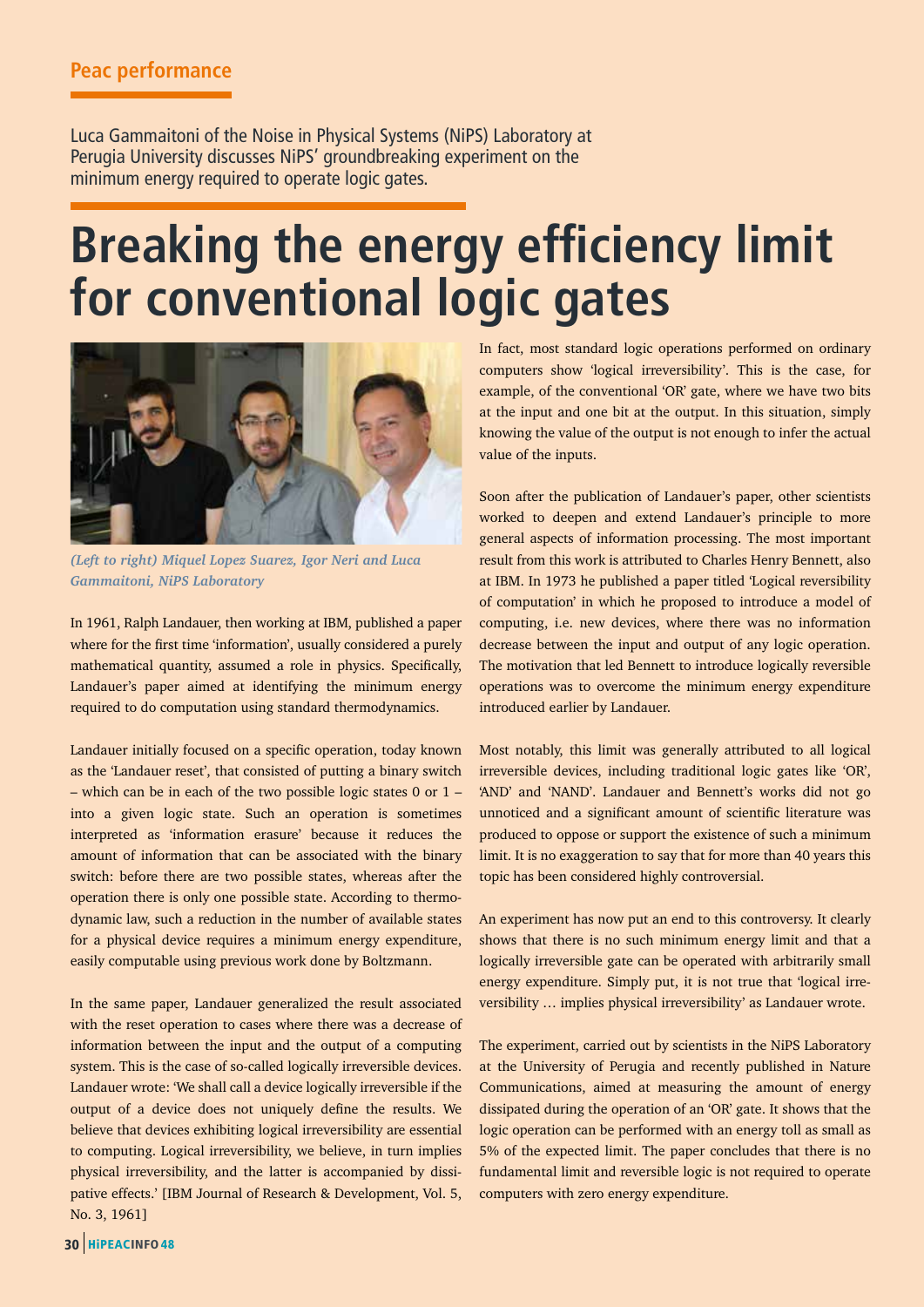What are the implications of this discovery? The 'OR' logic gate used by the scientists at NiPS Laboratory is created using a microelectromechanical cantilever, acted on by electrostatic forces. Although this cannot be considered a promising new technology for substituting the energetically expensive transistors that make our computers today, the importance of the experiment is in the demonstration that there is no limit to how much we can lower energy consumption during computation. This will change our understanding of the energy dissipation process and push research forward.

We expect this result to impact future developments in at least the following aspects:

- It will promote research towards 'zero-power' computing: the hunt for new information processing devices which consume less and less energy. This is of strategic importance for the future of the whole information and communication technology sector, which was to deal with the problem of excessive heat production during computation.
- It will call for a profound revision of the 'reversible computing' field. In fact, the experiment means that one of the main reasons for this field's existence – the presence of a lower energy limit – now no longer applies.



*Logic gate operation mode. (Left) OR gate: inputs are the forces acting on the cantilever through the electrodes. The position of the cantilever tip encodes the output of the logic gate. (Right) By coupling the two cantilevers it is possible to implement the universal NOR logic gate.* 

### **ICT-Energy: reducing energy consumption across the ICT sector ICTenergy Exa2Green**, coordinated by **Heidelberg University** (01/11/2012-31/10/2015)

The LANDAUER project forms part of ICT-Energy, a Coordination and Support Action bringing together two EU-funded research communities focusing on energy consumption in information and communication technologies: 'Towards Zeropower ICT' and 'Minimising energy consumption of computing to the limit'.

The ICT-Energy consortium comprises 10 partners, who between them coordinated 10 energy-related projects:

**LANDAUER**, coordinated by the **University of Perugia** (01/09/2012-31/08/2015)

Aim: to test the fundamental limits in energy dissipation during the operation of physical switches representing the basic elements of logic gates.

#### **NANOPOWER**, coordinated by the **University of Perugia** (01/08/2010 -31/07/2013)

Aim: to identify new directions for energy-harvesting technologies at the nanometre and molecular scale.

**ENTRA**, coordinated by **Roskilde University** (01/10/12-30/09/2015) Aim: to promote 'energy-aware' software development using advanced program analysis and modelling of energy consumption in computer systems.

Aim: to develop new energy-aware computing paradigms for future exascale computing.

**ParaDIME**, coordinated by **Barcelona Supercomputing Center** (01/10/2012-30/09/2015)

Aim: to create a processor architecture for a heterogeneous distributed system that delivers significant energy savings in data centres, for example.

**PHIDIAS**, coordinated by **École polytechnique fédérale de Lausanne** (01/10/2012-30/09/2015)

Aim: to achieve minimal energy consumption in wireless body sensor networks by developing power-efficient biomedical sensor nodes.

#### **SENSATION**, coordinated by **Aalborg University** (01/10/2012-29/02/2016)

Aim: to promote self-supporting systems by balancing devices' energy harvesting with the energy consumption, through energycentric modelling and optimization tools.

**TOLOP**, coordinated by **Hitachi Europe** (01/09/2012-29/02/2016) Aim: to research disruptive approaches to push significantly beyond existing power limits, by creating devices, evaluating their low-power capabilities and designing architecture to enable overall low-power circuit operation.